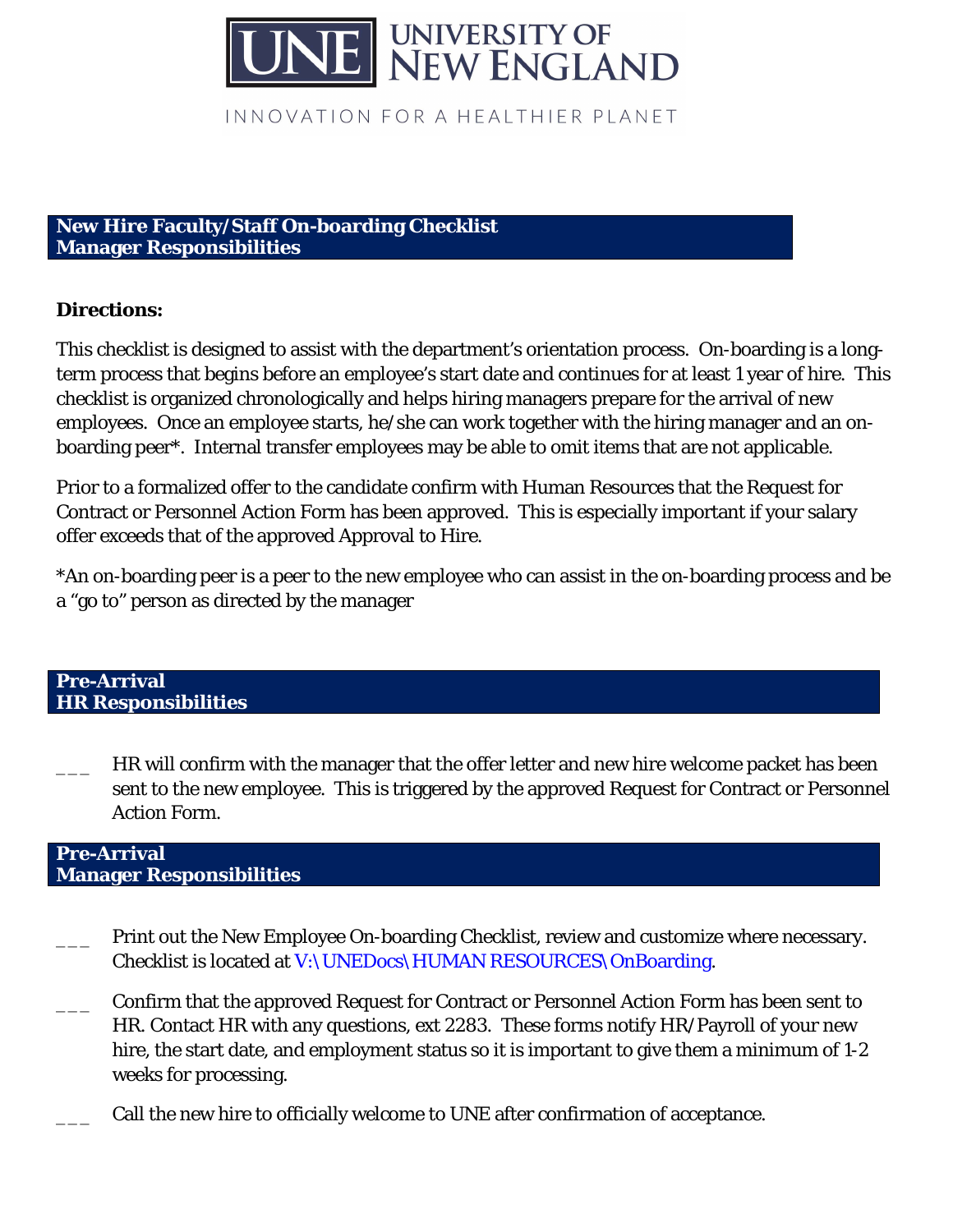

- Provide new employee with a UNE contact person in the event of a question or issue (this could be the on-boarding peer).
- \_\_\_ Create an on-boarding schedule for the new employee. Samples are available at V:\UNEDocs\HUMAN RESOURCES\OnBoarding.
- Assign an on-boarding peer for the new employee's first two months of employment (if applicable).
- Complete the Key Request Form (V:\UNEDocs\HUMAN RESOURCES\OnBoarding). Complete the form and send to Carrie Bernier in Facilities (chernier@une.edu). New employee will need to pick up key in person at the Security front desk (Facilities Management Building) to sign it out.
- Complete Banner Access Form (V:\UNEDocs\HUMAN RESOURCES\OnBoarding) obtain approval signatures and send to Gary Laverriere (glaverriere@une.edu) in ITS (Ellucian).
- Ensure new work area is clean, organized, and stocked with necessary office supplies.
- Provide a UNE welcome gift to the new hire (coffee mug, water bottle, portfolio, pen).
- Send an announcement via email to the department announcing the new hire and introducing them to the staff prior to their arrival. For positions of Director level or higher you will want to contact the Communications Department for the announcement to be included in the UNE Community email. Communications such as this should be completed 1 week from their start date.
- Place an order for business cards and name plate.
- Business Cards Cards can be ordered through MPX through their online system. [https://customerlogin.mpxonline.com/une.](https://customerlogin.mpxonline.com/une) Please note that business cards can take 4-6 weeks after final proof is approved. Business cards should be for positions of Coordinator level or higher. It is good practice to ask the employee how they would like their name displayed on the business card.
- Name Plates (office sign) Name plates for the new hire's office can be ordered by contacting Perfect Signs at *perfectsigns@maine.rr.com*, 264 Guinea Road, Biddeford, ME 04005-9103, 207-282-1000. It is good practice to ask the employee how they would like their name displayed on the business cards.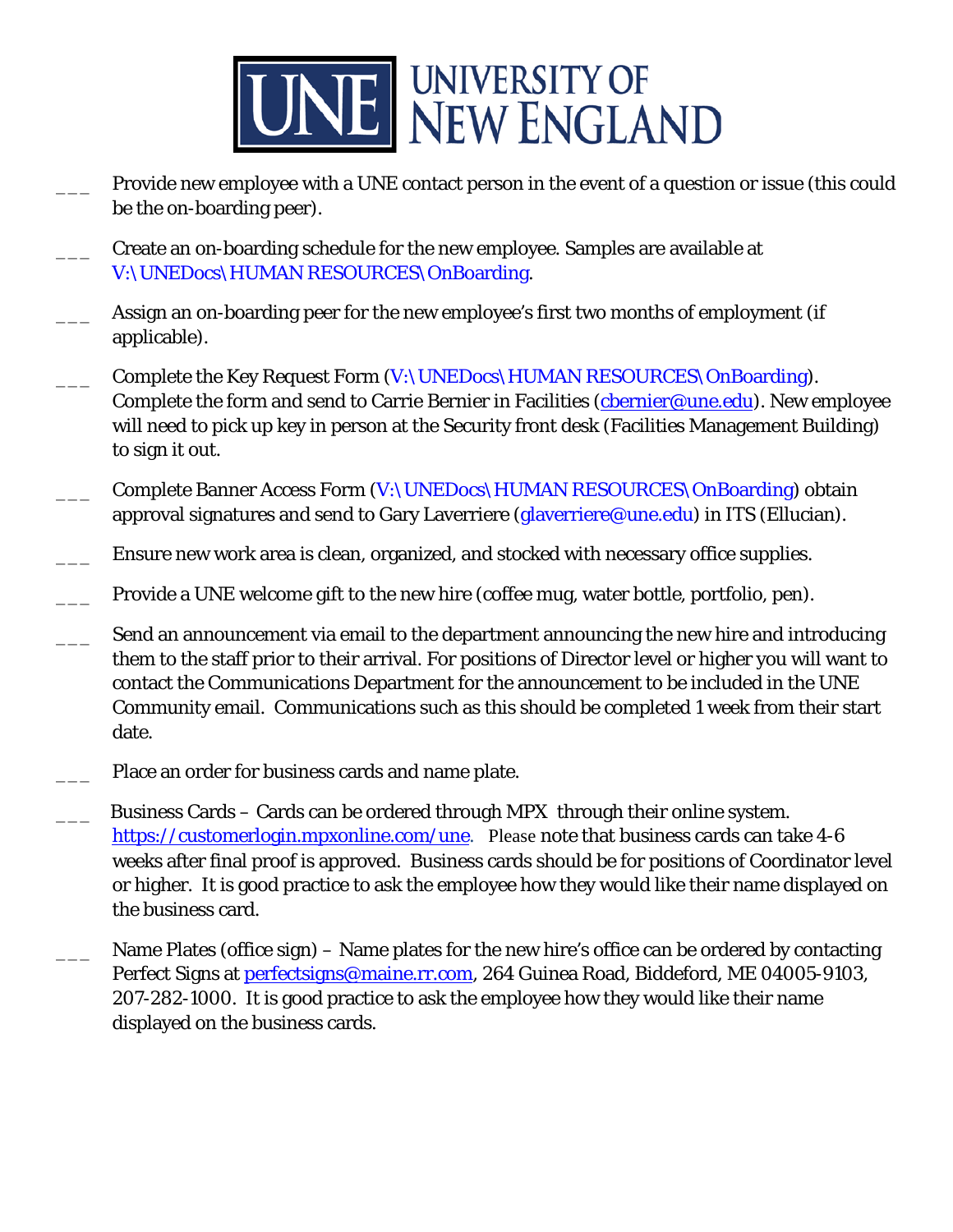

# **ITS and Network Access**

The UNE Network log in is provided to the manager once the **Employee Information Form** is completed by the new hire and the information is entered into Banner by HR/Payroll. The manager will be notified via email of the new employee's temporary password. The sooner this employee information form is received by HR/Payroll the sooner the new hire will have network access.

- If you have not received an email with the new hire's email log in information 1-2 days prior to their start date, please contact Marcie Pecroa (mpecora@une.edu) in HR.
- Order computer or previous computer reconditioned:

Via the ITS Portal <http://its.une.edu/it-purchasing/new-computer-requests> (if applicable) or create an IT ticket [https://portal-tools.une.edu/google\\_web\\_forms/portalwebforms/it-help](https://portal-tools.une.edu/google_web_forms/portalwebforms/it-help-desk-self-service/)[desk-sel](https://portal-tools.une.edu/google_web_forms/portalwebforms/it-help-desk-self-service/)f-service/ to have the former computer reconditioned. New computers can take 3-4 weeks. Reconditioning an existing computer can take 5-10 days. Other computers are available during this time as a loan option.

Change or create telephone extension:

Create ticket through the ITS portal with the following information: new employee's full name, building, office number, desk location, the extension of the previous person at that location, UNE email address (if set up yet), and if they will need voicemail. [https://portal](https://portal-tools.une.edu/google_web_forms/portalwebforms/it-help-desk-self-service/)[tools.une.edu/google\\_web\\_forms/por](https://portal-tools.une.edu/google_web_forms/portalwebforms/it-help-desk-self-service/)talwebforms/it-help-desk-self-service/

ITS New Hire Training:

Create ticket through ITS portal to request ITS New Hire Training. Please include new hire's full name and the times that fit the schedule for basic and advanced IT orientation. [https://portal-tools.une.edu/google\\_web\\_forms/portalwebforms/it-help-desk-self-service/](https://portal-tools.une.edu/google_web_forms/portalwebforms/it-help-desk-self-service/)

Advanced ITS New Hire Training:

Create ticket through IT portal to request ADVANCED ITS Training, please include the new hire's full name and the times that fit the schedule. It is most beneficial to have this training in the 2nd or 3rd week of their schedule. Make sure to indicate on the ticket what systems or programs that are applicable for the position.

[https://portal-tools.une.edu/google\\_web\\_forms/portalwebforms/it-help-desk-self-service/](https://portal-tools.une.edu/google_web_forms/portalwebforms/it-help-desk-self-service/)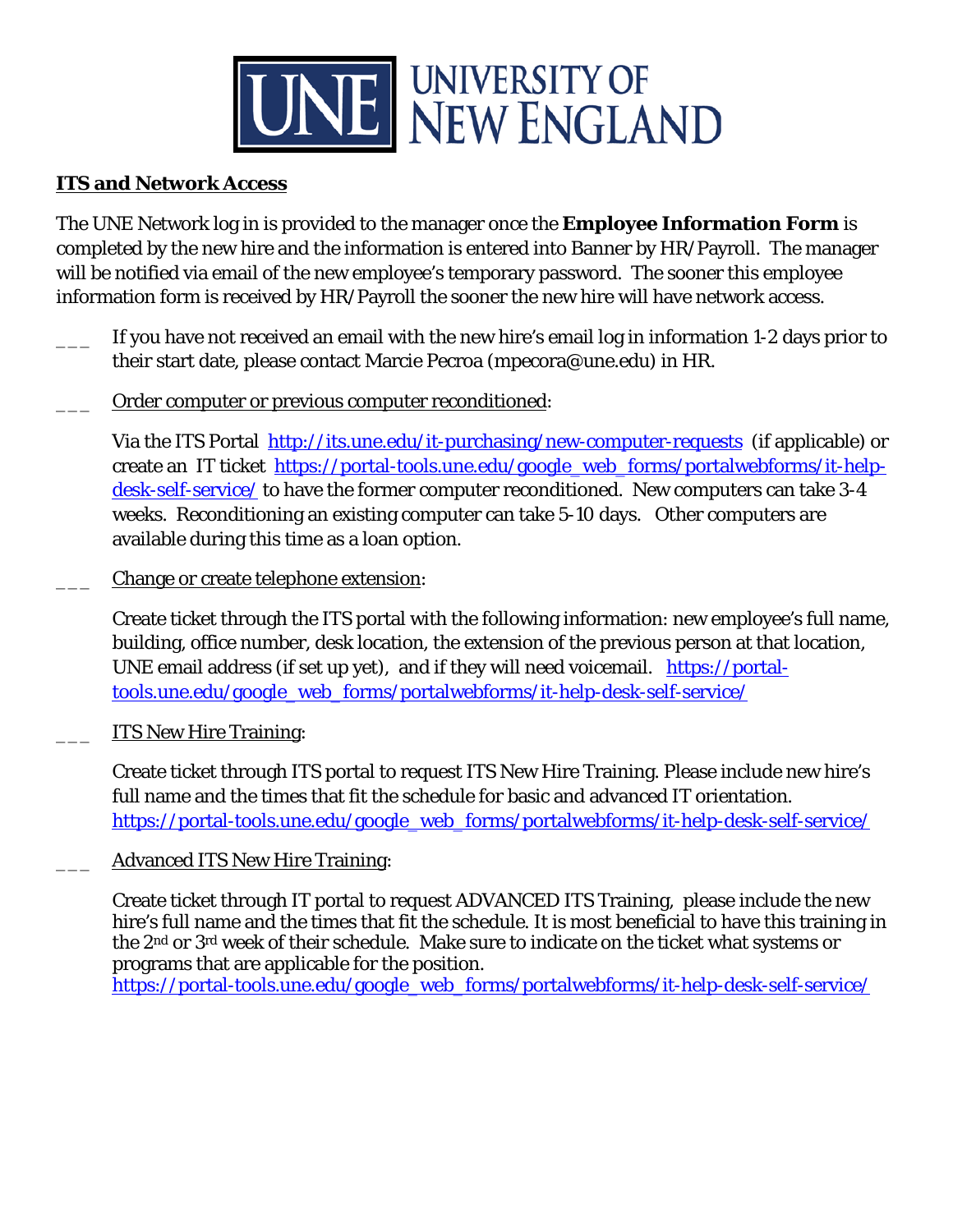

# **Arrival: Manager Responsibilities : DAY ONE**

- Schedule an appointment with the HR office (ext: 2283) to complete new hire paperwork\* and schedule a benefit meeting with Cat Martins (*cmartins@une.edu*), HR Benefits Administration Coordinator. A new employee is often not prepared to enroll in benefits on day 1 since they will most likely have a number of questions regarding benefits. So allow them the time to ask questions and return to HR for complete enrollment in benefits if necessary.
- Introduce to co-workers.
- Take employee to the Security office to pick up assigned key and have picture made for ID (if applicable).
- Discuss procedures for scheduling time off and unexpected absences.
- Review work schedule, pay schedule, and overtime policy (if applicable).
- Review appropriate attire for workplace.
- Go over fax, copier, office supplies other office related items.
- Give department tour (bathrooms, water fountain, dining services, refrigerator, emergency exit, parking).
- Give campus tour.
- Arrange welcome lunch for new employee.

\*The new hire will have received a New Hire Packet. Additional information they will need to bring is a voided check and ID in order to complete the I-9 form (details of acceptable ID are on pg 9 of the document). The I-9 MUST be completed within 3 days of hire and the employee will not be able to work after the three days without the completion of this form.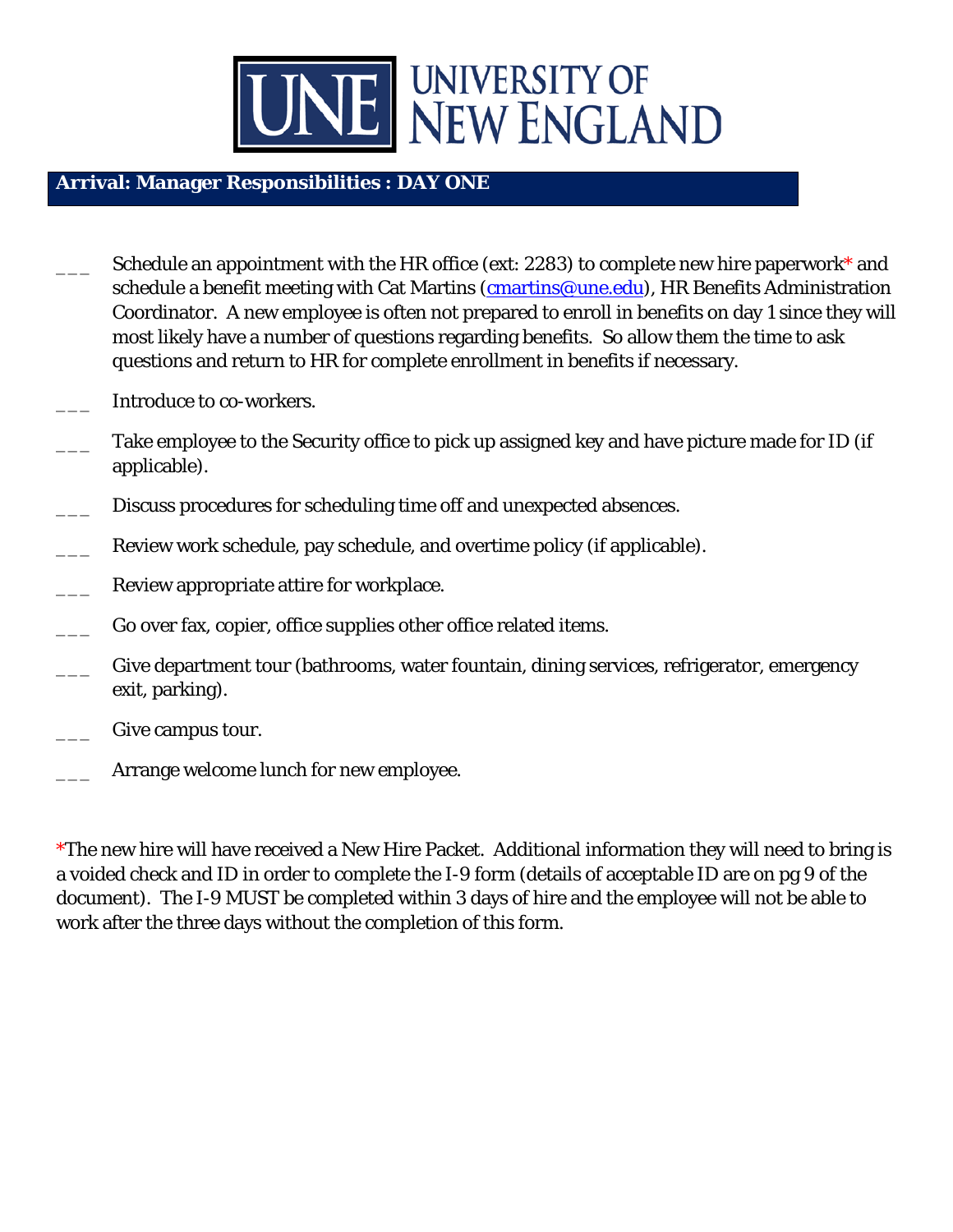

# Within 1st Week

- The new employee will be sent the New Employee On-Line Orientation through Blackboard via Ed Doyle during the first week of work. Please allow time into their schedule for completing this training. *New hires must complete the orientation within the first 30 days of employment.*
- Ensure employee has obtained parking permit. Instructions on obtaining a permit were in the new hire packet they received from HR but also can be found at (V:\UNEDocs\HUMAN RESOURCES\OnBoarding). Unless the employee parks off campus they must obtain a parking permit.
- Review job responsibilities, competencies, and expectation; give the new employee a copy of their job description and discuss the priorities. Confirm with the new hire that they understand what the manager has reviewed with them.
- Review the performance feedback and appraisal process. The manager will be contacted by HR 50-70 days after the new hire begins to complete the 90 day review. Be sure your employee knows the expectations and how they will be measured. Provide them with a copy of the 90 day review form with their job description (V:\UNEDocs\HUMAN RESOURCES\OnBoarding).
- Review department's mission, strategy, values, functions, policies and procedures; organization of the department, review of organizational charts, critical members of the department and UNE, staff directory, department calendar (if applicable), confidentiality of information, emergency procedures, annual training, and call-in procedures.
- Review department safety plan.
- Introduce new hire to key departmental people, such as mailroom staff, payroll staff, etc.
- Set up Ergonomic Evaluation of your new hire's work station through HR. Contact Cat Martins [\(cmartins@une.edu\)](mailto:cmartins@une.edu) at 207-602-2394. Any ergonomic adjustments/purchases will be made under the department budget.
- Show them how to open/close the office (if applicable).
- Review UNE Organizational Chart (V:Drive UNE DOCS\Human Resources\Organizational Chart ).